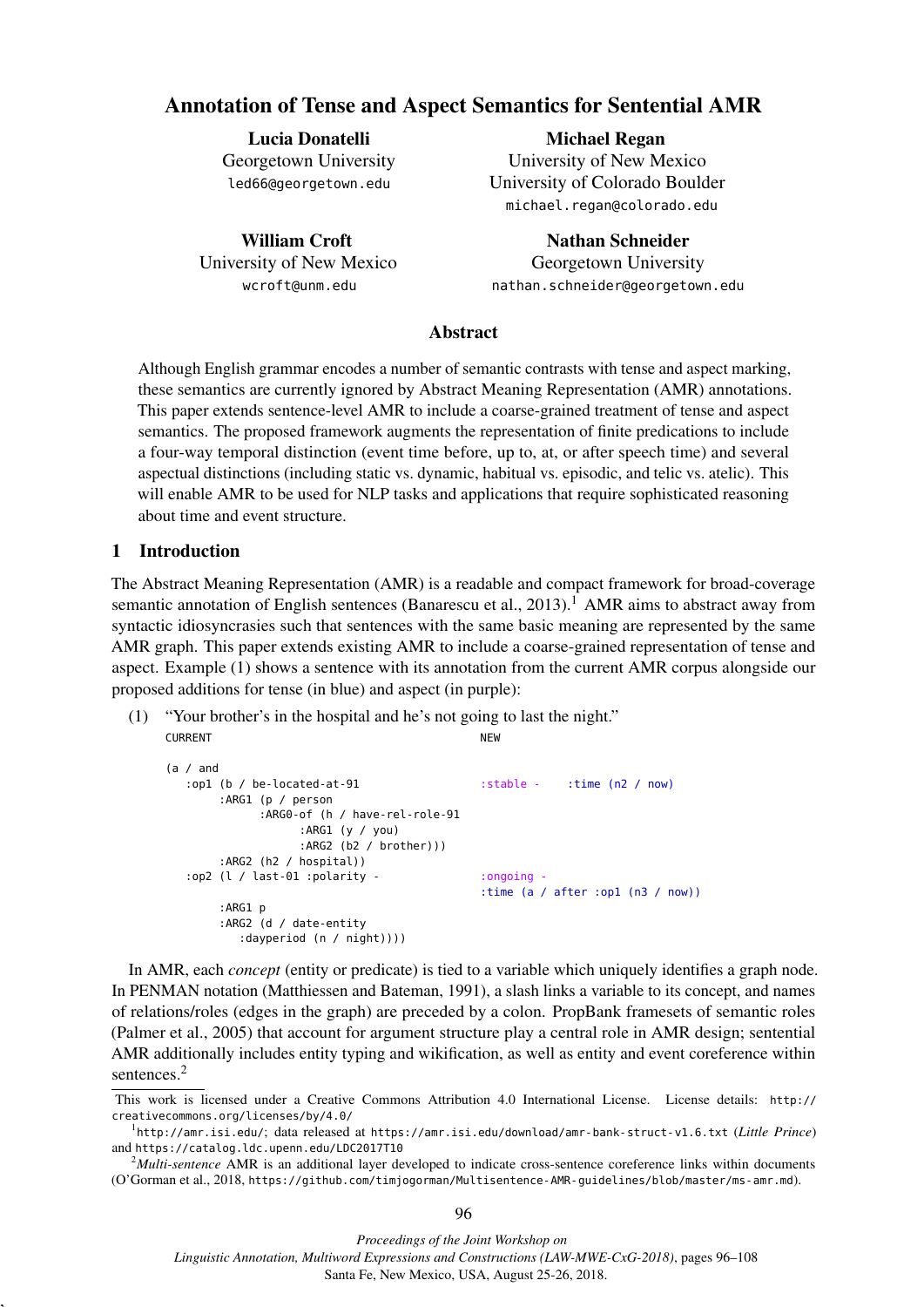The current annotation in (1) specifies entities and propositional structure<sup>3</sup> but notably omits the present time meaning of the copula and the future meaning of *"going to."* It also does not specify whether these eventualities are stative (temporary or permanent) or dynamic, and if the latter whether they are in progress, progressed to completion, or terminated prematurely. The current AMR in (1) would thus be identical for the sentence *"Your brother was in the hospital and did not last the night."* The distinction between these two interpretations could have vital importance for practical scenarios in which automated decisionmaking systems operate, as well as for information extraction applications that involve identifying and situating linguistically described events both in time and in relation to one another.

Excluding semantics expressed by morphosyntactic elements such as inflection and articles has been a deliberate design decision in AMR thus far: to ensure the human annotation process would scale, it was decided that AMR should focus on the semantics of content words and relations between them.<sup>4</sup> Nevertheless, the AMR design leaves room to fold in additional aspects of meaning, and as AMR is refined, we believe that the semantics of tense and aspect can be incorporated at scale by asking annotators to specify key pieces of information about eventualities as explained here.

This paper identifies and formalizes the linguistic phenomena that convey temporal and aspectual information at the sentence level, taking into account both lexical aspect and morphosyntactic cues in finite verbs/predications. Tense and aspect have been widely studied in theoretical and computational linguistics (§2). Here, we synthesize this work and develop an approach that we believe embodies AMR's guiding principles of simplicity and transparency (§3). Finally, we discuss constructions that merit special attention as evidenced through initial pilot annotation work (§4), and we conclude with ongoing troubleshooting and future work to update the annotation scheme (§5).

# 2 The Case for Tense and Aspect Semantics in AMR

Developing a framework for semantic representation of tense and aspect necessitates striking a balance between the elements that grammatically encode relevant information and the more flexible pragmatic effects that such information may have. There has been a vast amount of research on temporality and aspectuality, both theoretical (Reichenbach, 1947; Vendler, 1957; Comrie, 1976; Comrie, 1985; Langacker, 1982; Dowty, 1986; Hinrichs, 1986; Moens and Steedman, 1988; Klein, 1994; Chang, 1997; Chang et al., 1998; Partee, 1999; Allen et al., 2008; Croft, 2012) and applied to corpora (see §2.2). However, we wish to capture basic distinctions of practical value for NLP applications, and so we must distill this research into a small number of annotation categories.

Here we present elements of existing AMR that relate to the new annotations; we then consider how previous and existing frameworks apart from AMR have attempted to define and specify the temporal nature of eventualities in text. These serve as points of comparison for how to integrate both theoretical and cross-linguistic findings into a versatile, albeit English-centric, annotation design for AMR.

#### 2.1 Tense and Aspect Relevant Semantics in Current AMR

Current AMR does not explicitly formalize the semantics of tense and aspect. However, temporal or aspectual properties of eventualities are represented in the AMR if lexically explicit in the sentence.

AMR uses PropBank framesets of semantic roles as a central part of its overall annotation scheme. Though these framesets may represent eventualities in the syntax, the correspondence is not one-to-one, making it necessary to reference the original sentence for precise event identification.<sup>5</sup> When these frames are specified with lexically overt temporal expressions (typically in the form of prepositional phrases and adverbials, marked using the AMR role : time), event identification is facilitated.<sup>6</sup> Such expressions may imply a specific event time in relation to the discourse, as with adverbials including *yesterday* or

 $3$ This includes both the PropBank frameset last-01 and the AMR-specific frameset be-located-at-91.

<sup>&</sup>lt;sup>4</sup>Grammatical elements such as mood, modality, and negation were included in AMR 1.0, as they were identified as more "contentful" than other pieces of morphosyntax at the time.

<sup>5</sup> For example, *teacher* is annotated as (p / person :ARG0-of (t2 / teach-01)), where the frame teach-01 is not an identifiable eventuality or suitable for current tense and aspect annotation without morphological decomposition.

<sup>6</sup> :time is used for all temporal location modifiers, however, as in expressions like *former Soviet Union* (:time former) and is not limited to eventualities.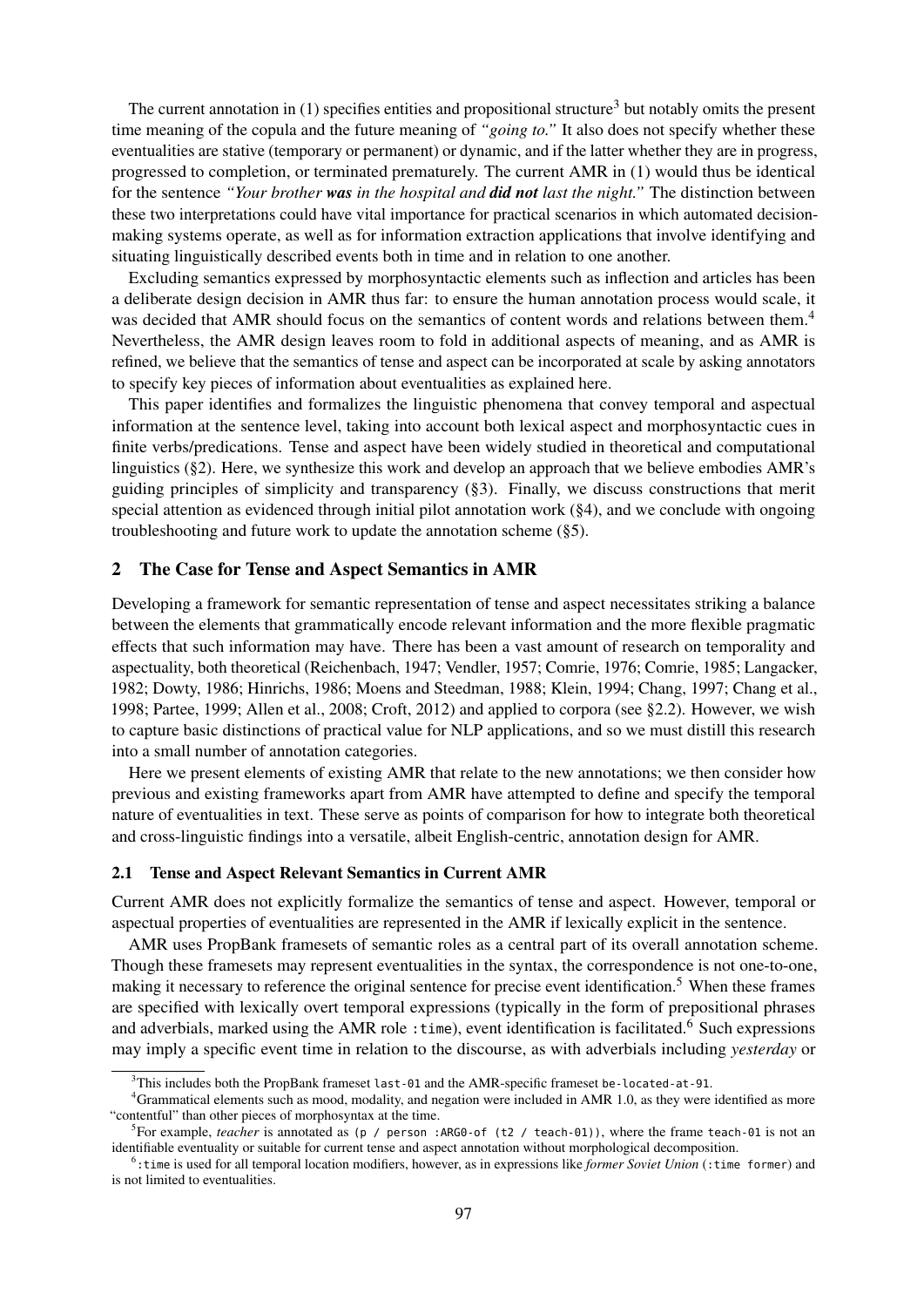*tomorrow*; other times, these temporal relations are ambiguous, such as *in June* (in the past or future). The aspectual interpretation of these eventualities remains unspecified, but it may fall out from the participant roles expressed: *"I ran a marathon"* conveys a different aspect than *"I ran for two hours."*

Apart from :time, AMR annotates additional "non-core" roles; these roles may convey temporal or aspectual information, but they crucially depend on the presence of explicit lexical material to be included in the annotation. For example, the role : duration specifies the temporal length of an event; :purpose may specify the future-oriented endpoint of an event; :cause may specify the (typically) pastoriented reason for an event; :condition or the frame have-condition-91 may specify the non-temporal conditional antecedent of an event; :subevent indicates a part-whole event relation; and :frequency indicates how often something may occur. In the absence of explicit lexical material, such non-core roles are accordingly absent in AMR frames though they may exist implicitly in the discourse or via reasoning.

#### 2.2 Related Tense and Aspect Semantic Annotation Frameworks

Temporality and aspectuality have played an important role in several annotation schemes that have been applied to English corpora for NLP.<sup>7</sup>

TimeML. TimeML (Pustejovsky et al., 2003; Pustejovsky, 2017; Pustejovsky et al., 2017), a markup language for temporal and event expressions, is designed to address four key questions in event and temporal expression markup: (i) how to timestamp an event (identify it and anchor it in time); (ii) how to order events with respect to one another (considering both lexical and discourse properties of ordering); (iii) how to reason with contextually underspecified events (e.g. *"last week"* and *"two weeks before"*); and (iv) how to reason about the persistence of events (i.e. how long the event or its outcome lasts). TimeML precisely identifies events and their temporal relations within a text. This ability to reason with contextually underspecified events at the sentence level is a main concern of the current framework.

Situation entity labeling. Friedrich and Palmer (2014) and Friedrich et al. (2016) present a method for automatically identifying the type of a situation entity (SE) using a system of seven SE types (Smith, 2008). The authors assume SEs to be expressed at the clause level: *state, event, report, generic sentence, generalizing sentence, question,* and *imperative*. The labeling of SE types is a non-trivial task even for humans, and the annotation trial encountered many borderline cases—an issue the current framework also deals with. The clause-level focus of annotation is the most similar to the current proposed framework, and the current framework makes reference to a few of the SE types.

Richer Event Description (RED). The RED corpus (O'Gorman et al., 2016) captures coreference, bridging, temporal, causal, and subevent relations in the same annotation; the annotations provide an integrated sense of how the events in a particular document relate to each other with the intent of developing systems that learn rich interactions between events. The annotation scheme itself is based on a fine-grained analysis of aspectual structure combined with an analysis of physical event types following proposals in theoretical linguistics (Vendler, 1957; Croft, 2012). For example, *states* are further specified as (i) transitory, (ii) inherent permanent, (iii) acquired permanent, or (iv) point. By decomposing complex events in a clause, the overall dynamic causal network of entities interacting over time as described in a text may be modeled. Though the RED framework is more fine-grained and discourse-oriented than the current proposed framework, the need to specify event-event relationships for a complete event structure of the sentence is an important takeaway. Challenging areas (event relations conveyed via presupposition, modality, idioms, and/or inference) overlap with challenges for the current guidelines, as well.

Causal and Temporal Relation Scheme (CaTeRS). CaTeRS (Mostafazadeh et al., 2016) is a semantic annotation framework of event-event relations in commonsense stories designed to capture a comprehensive set of causal and temporal relations. The authors define an event to be any lexical entry under the following ontology types in the TRIPS ontology (Allen et al., 2008): Event-of-state; Event-of-change; Event-type; Physical-condition; Occurring; and Natural-phenomenon. Temporal relations are specified between events following the Interval Algebra of (Allen, 1984). Causal relations are further specified

<sup>&</sup>lt;sup>7</sup>Different languages face different hurdles: e.g., tense is not overt in Chinese grammar, which has prompted work on disambiguation using contextual cues (Zhang and Xue, 2014). The approaches listed here assume different stances with regards to their cross-linguistic validity, for which the reader is directed to the original papers.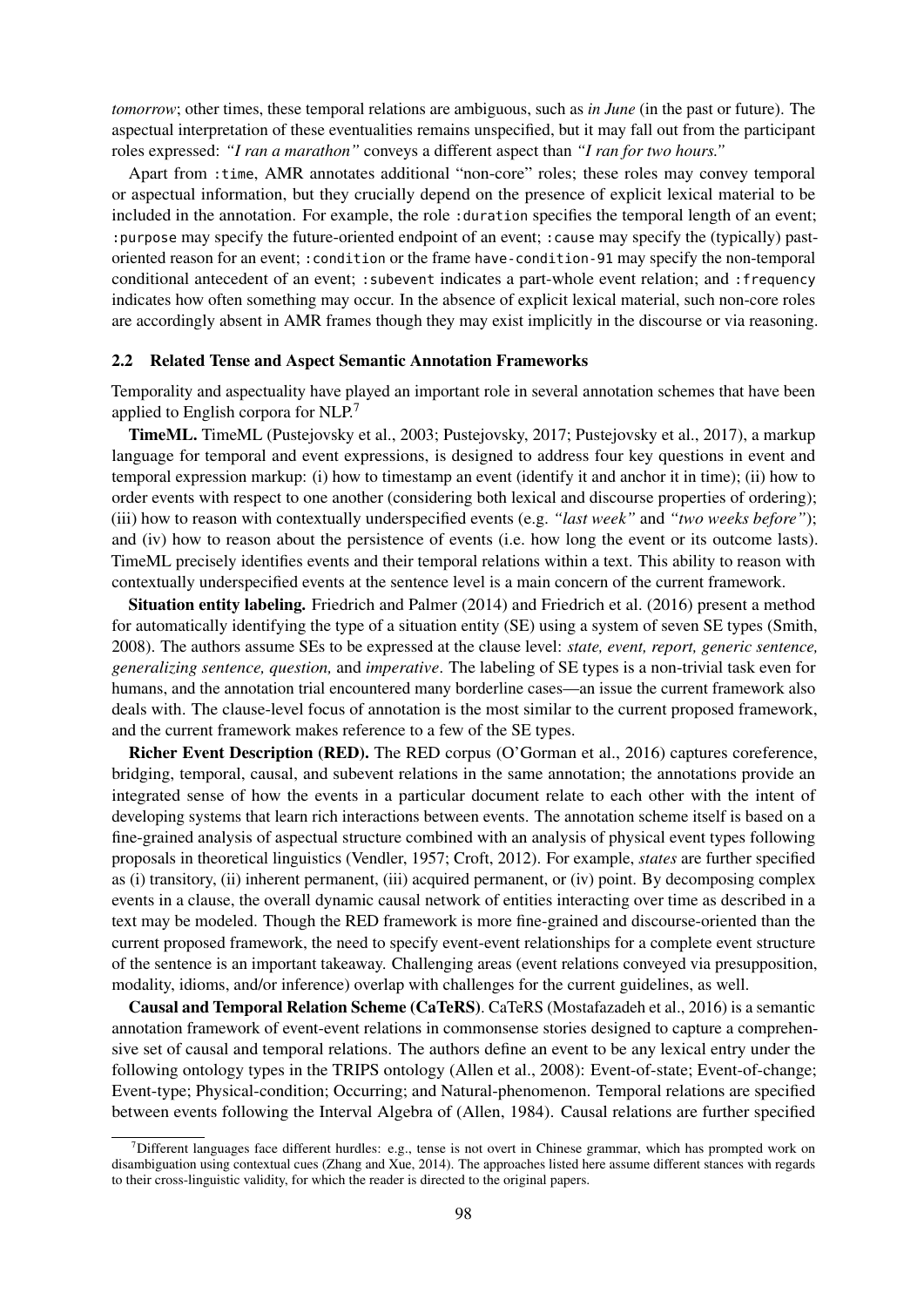|                 | <b>States</b>                         |                                      | <b>Dynamic Events</b>                        |
|-----------------|---------------------------------------|--------------------------------------|----------------------------------------------|
|                 | $: stable +$                          | $: stable -$                         |                                              |
| Episodic        | : time $\blacksquare$ now if salient  | $:time \t mow$                       | $:time \t mow,$                              |
|                 | He lives/lived/used to live in Paris. | He was/is living in Paris.           | :ongoing $+/-/?$ , and                       |
|                 |                                       |                                      | : complete $+/$ if telic and realized        |
|                 |                                       |                                      | He went/is going/will go to Paris.           |
|                 |                                       |                                      | He has been to Paris (ever, recently).       |
|                 |                                       |                                      | He has been touring Paris for the past week. |
| <b>Habitual</b> |                                       | $:$ habitual $+$ and                 | : habitual $+$ , and                         |
|                 |                                       | : time $\blacksquare$ now if salient | $:time \mod 1$ now if salient                |
|                 |                                       | He is in Paris often.                | He goes to Paris often.                      |

Table 1: Overview of tense/aspect annotation scheme by stativity and habituality. Aspectual features are in bold. : time  $\blacksquare$  now is short for one of: :time now, :time before now, :time after now, :time up-to now. For habituals and stable states, :time is only annotated if there is a clear relation to the present time, e.g. past time expressed by *used to*.

as *cause (before/overlaps)*; *enable (before/overlaps)*; *prevent (before/overlaps)*; and *cause-to-end (before/overlaps/during).* For example, *"The [famine]*e<sup>1</sup> *ended the [war]*e2*"* relates *e1* and *e2* as *cause-to-end (overlap)*; these relations are annotated at both the sentence and discourse levels. CaTeRs is noteworthy for the current paper because, while the ability to describe events as individual units may be relatively straightforward, the intersective temporal and causal relations between events may be less obvious.

Tense Sense Disambiguation. The Tense Sense Disambiguation (TSD) (Reichart and Rappoport, 2010) task addresses the multiple possible semantic senses of English grammatical tense constructions, which are listed in a lexicon. For example, the 'present simple' construction has several possible meanings, including that of a future event at a definite time (viz. *arrives* in *"My brother arrives in the evening"*) and that of a repeated event (*rises* in *"The sun rises in the East"*). We share the philosophy of TSD that grammatical tense constructions are ambiguous, though our approach is less atomic in nature to make fewer distinctions and create semantic tense/aspect categories more amenable to annotators.

### 3 Annotation Scheme

### 3.1 Principles of the Annotation Scheme

As AMR is a semantic annotation scheme, we seek an inventory of categories capturing the semantic dimensions of tense and aspect. Labels of *morphosyntactic* tense and aspect categories like PAST PERFECT and SIMPLE PRESENT would be too superficial as these categories are polysemous. For example, "I leave for Paris tomorrow" presents a *future* event in the guise of the SIMPLE PRESENT. A semantic scheme should abstract away from the morphosyntax and mark it as having future time.

Based on the literature on tense and aspect, we propose a set of key semantic contrasts for annotating English sentences. We believe our approach is in the spirit of AMR, striking an effective balance between the complexity of natural language on the one hand, and simplicity and readability in the meaning representation necessary for its scalability to large corpora on the other. As such, we do not claim to cover all possible distinctions in the realm of tense and aspect, though we keep finer-grained nuances of temporal and aspectual meaning in mind for potential future work. Our annotation principles are as follows: (i) We enhance AMR as it currently exists to better capture tense and aspect. Where time and event structure are already encoded (e.g., via temporal adverbials), we do not propose major changes. (ii) AMR abstracts away from morphosyntactic particularities of English. Our extensions therefore capture semantic distinctions, going deeper than grammatical tense/aspect categories (e.g. morphological past/present, progressive, perfect, etc.), which are polysemous. (iii) Our extensions are mostly categorical in nature (e.g. past/present/future time, static vs. dynamic, habitual vs. episodic) rather than a full calculus of timeline points and intervals. (iv) We focus on the semantic contrasts that are important to English grammar. Nevertheless, our design decisions are informed by reference to tense and aspect expression in other languages and the possibility of AMR being extended beyond English (Xue et al., 2014; Li et al., 2016; Migueles-Abraira et al., 2018). (v) Our current approach is limited to the semantics of finite verbs/predications. (vi) Our current approach is annotated at/below the level of the individual sentence. Additional temporal relations in discourse would need to be annotated at the document level. (vii) As AMR prioritizes broad-coverage corpus annotation, we have developed our scheme with reference to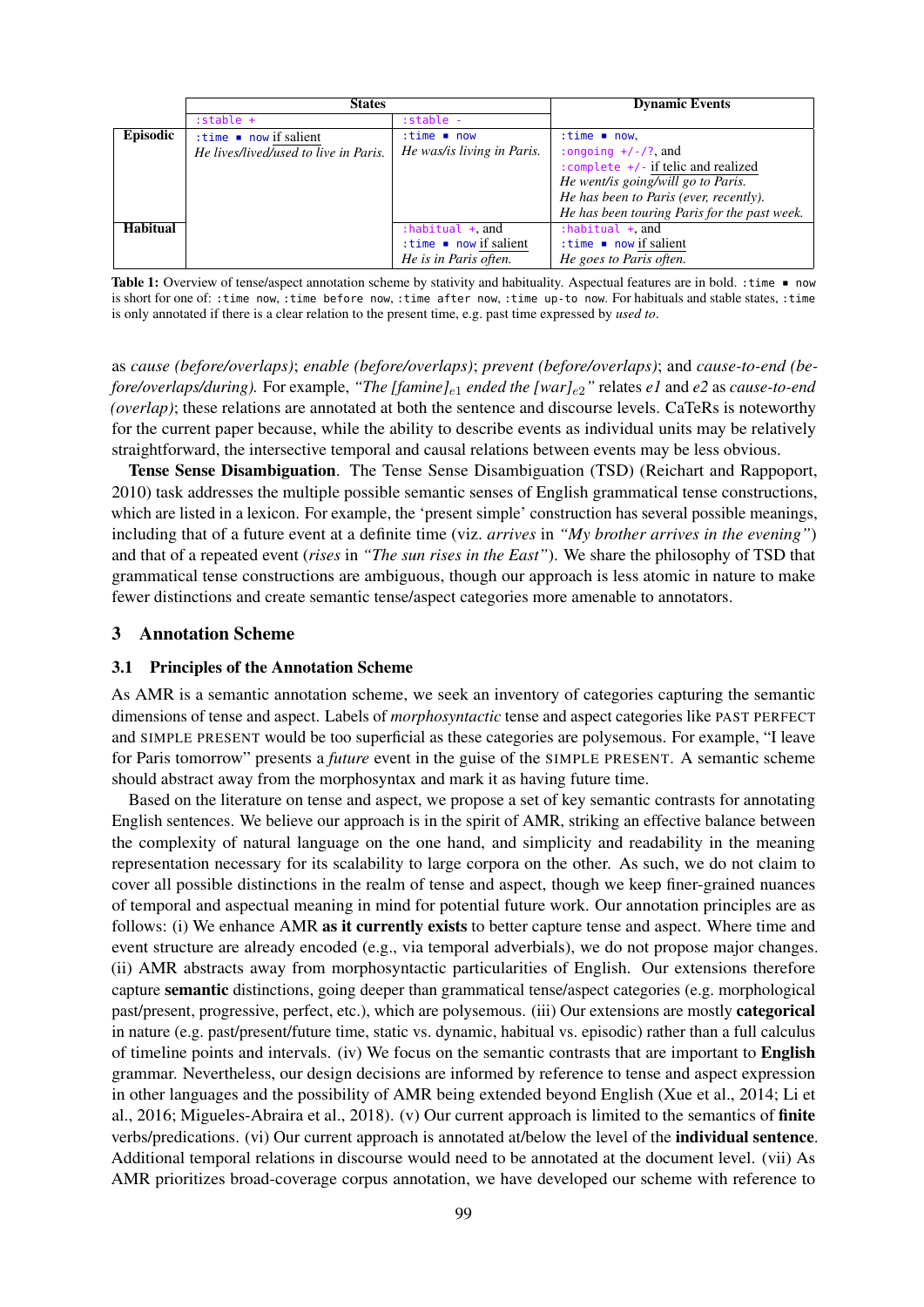corpus data. This has required us to consider tense/aspect as it intersects with other semantics and constructions, including narrative tense morphology, generics/habituals, conditionals, and modality.

In line with the neo-Davidsonian approach that AMR takes, we treat tense and aspect as non-core roles or variables that modify eventualities (events/states). The annotation for each category follows current AMR guidelines closely so that it may be integrated seamlessly into existing annotations. The basic distinctions are summarized in table 1; we describe them below.

### 3.2 Annotation Procedure

Annotators are given a set of guidelines that explain how to identify annotation targets (§3.3); how to use table 1 and table 2 and apply labels for tense  $(\S3.4)$  and aspect  $(\S3.5)$ ; and how to address challenging constructions such as modality, certain auxiliary verbs, AMR special frames, and negation (§4). Thus far, annotators have used the online AMR editor, adding new relations presented here to existing AMRs.<sup>8</sup> Several initial pilot annotations with both expert and novice annotators (further detailed in §4) have helped to refine both our annotation procedure and our overall labeling scheme.

### 3.3 Annotation Targets

To keep the annotation task manageable, we only consider as sites for tense/aspect annotation those concepts in the AMR that correspond to finite predications in the syntax.<sup>9</sup> This restriction is motivated by the understanding that finite clauses explicitly describe eventualities on the temporal dimension, and thus tense-aspect category values are relevant (Langacker, 1987).

We understand eventualities to include all kinds of events: states, activities, achievements, accomplishments, and processes (Bach, 1986). Though labels themselves are annotated on the AMR concept that corresponds to the finite verb, they refer to the event structure denoted by the entire predication as evident in the frameset (which corresponds to the verb's argument structure). Thus, while the sentence *"I read a book last night while sitting"* possesses only one annotation target (read-01), *"I read a book last night while I was sitting"* possesses two targets (read-01, sit-01). Note that a verb's arguments may be relevant to the aspectual annotation on the annotation target: e.g., *"I read a book last night"* is telic whereas *"I read poems last night"* is atelic due to the nature of the complement. All annotation targets receive explicit aspectual labels, and some will additionally receive explicit time labels.

#### 3.4 Time

We annotate the location of an eventuality in time relative to speech time.<sup>10</sup> This may be signaled grammatically with auxiliaries and/or verbal morphology, and/or with temporal adverbials. We annotate this information on an AMR annotation target using the :time role (note that another :time annotation may already be present to reflect temporal information expressed adverbially).

Present Time. The current annotation overtly marks expressions of well-defined semantically present tense when the event time cooccurs with the speech time. Target expressions are verbs in the present form. They are annotated by adding : time (n / now) under the AMR annotation target.<sup>11</sup>

- (2) "What are you doing here?"<sup>12</sup>
	- (b / be-located-at-91 :time (n / now))

Future Time. We mark expressions of semantically future tense when the event time occurs after the speech time (disregarding any notions of modality in such constructions). Typical targets are (i) the use of the auxiliary "will" in front of the bare verb; and (ii) the use of the present tense with a future-oriented

<sup>8</sup> https://amr.isi.edu/editor.html

<sup>9</sup>As mentioned above, many of the PropBank predicates in AMR correspond to eventualities expressed with nonfinite clauses, deverbal nouns, and so forth. In future work, we will explore extending our annotations to such concepts.

<sup>&</sup>lt;sup>10</sup>Hence the label "time" instead of "tense."

<sup>&</sup>lt;sup>11</sup>Aspectual annotations are not shown in this section.

<sup>12</sup>Many sentences provided here come from *The Little Prince*, which has been annotated for English AMR. For purposes of clarity and space, we omit parts of the AMR that are not relevant to the current annotation framework.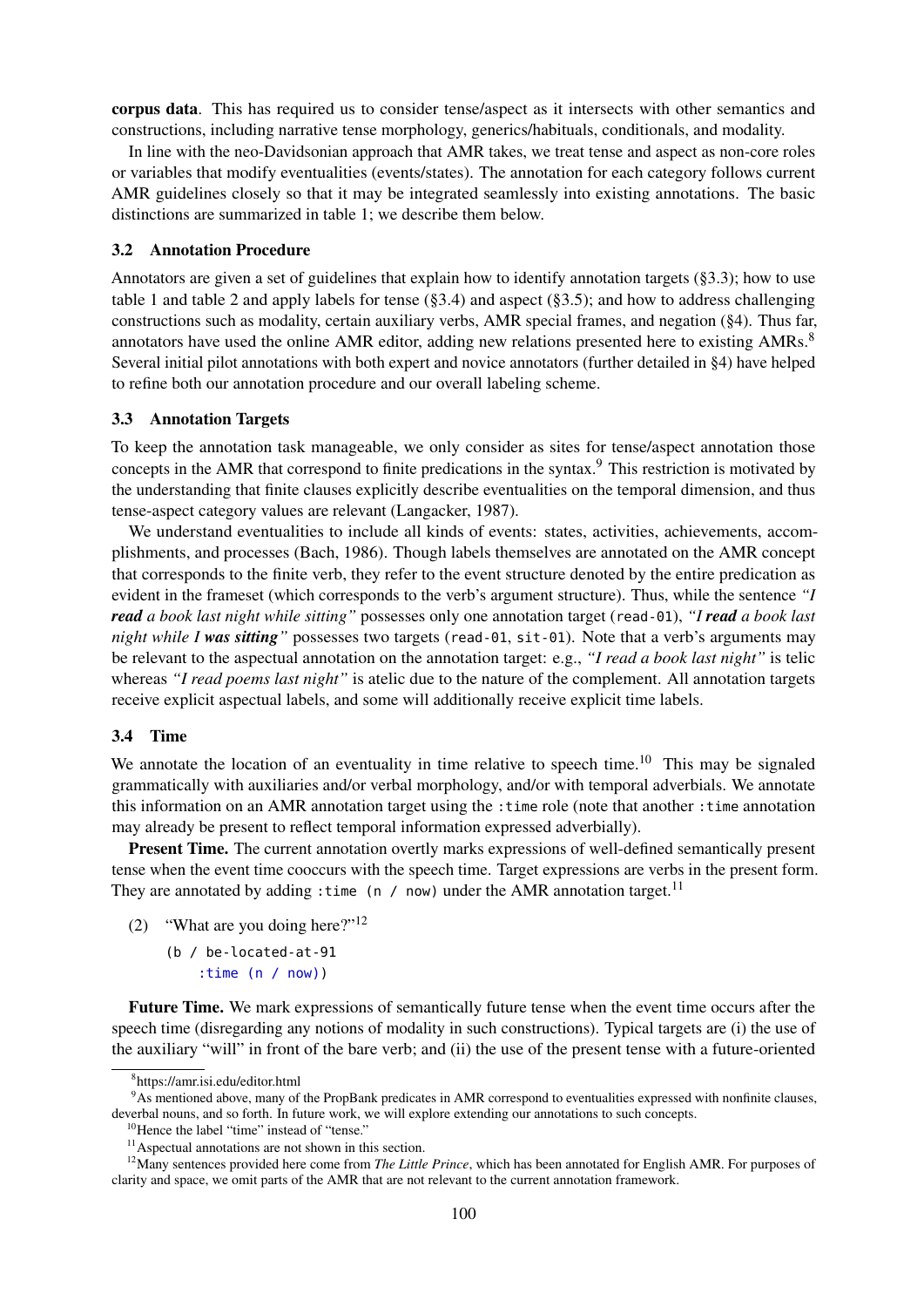temporal adverbial, as *"I leave for Paris tomorrow."* The grammaticalized expression *going to* can also have a future meaning, as in (1). Targets are annotated with : time (a / after : op1 (n / now)):

- (3) "I will try to make my portraits."
	- (t / try-01 :time (a / after :op1 (n / now)))

Past Time. We mark expressions of semantically past tense when the event time occurs prior to speech time. Typical target expressions are past tense verbs, though not all uses of morphological past tense reflect past time.<sup>13</sup> Targets are annotated with :time (b / before :op1 (n / now)).

- (4) "I pondered over the adventures of the jungle."
	- (p / ponder-01 :time (b / before :op1 (n / now)))

Continuative Time. The English perfect can indicate that an eventuality has been in effect up to the present moment, without specifying whether it will continue.<sup>14</sup> We represent this with up-to in the AMR (as contrasted with AMR's current until, indicating an endpoint of the eventuality's duration):

- (5) "The wildfire has spread." (to its current size, and may not be done spreading)
	- (s / spread-02 :time (u / up-to :op1 (n / now)))

Discourse Time. Often, the time reference of a event is sensitive to the structure of the discourse. which is not fully determined by the grammatical tense of the predicate. In such cases, we omit : time annotation and leave the sentence temporally underspecified. This occurs in two primary circumstances:

1. *Sequence of tense / embedded clause environments*. For example, in *"He said the elephant was noisy"*, we annotate the matrix clause frame say-01 with past time, leaving the embedded clause bare.

2. *Ongoing narrative / discourse*. In the course of discussing a situation that takes place in the past or future, the use of tense may not always signal a contrast with the present, but may simply reflect the frame of reference for the situation. For the sentence sequence, *"There was a book on the table. It was in Russian."* (Klein, 1994), we do not consider the book's being Russian to be limited to the past. Thus, we omit : time annotation on the second sentence, letting it fall out from the discourse.<sup>15</sup>

### 3.5 Aspect

Grammatical aspect may be understood as the *how* of an eventuality, in comparison to the *when* denoted by grammatical tense. Our basic approach to aspect is summarized in table 2. It relies on the following features:<sup>16</sup>

:stable + / - We use this role only to refer to states, capturing the canonical distinction between events and states in our annotation. Examples of : stable + states are those that are permanent characteristics of individuals or entities that last a lifetime; acquired states that signal a (mostly) irreversible change; and identity relationships. :stable + is also used to mark stative generalizations over kinds (Friedrich et al., 2016). :stable - states are likely to change, including transitory states that are bounded in time; point states that are bounded and exist at a single point in time; and descriptions that vary by context or time.<sup>17</sup>

<sup>&</sup>lt;sup>13</sup>Clear examples of these non-past time uses are conditionals (*"If our team lost tomorrow, it would be a disaster"*) and polite requests (*"I wanted to ask you..."*)

 $14$ The English perfect has additional uses, which we address in §4.

 $15$ It is often difficult to decide when discourse time is established, how long it is maintained for, and when it needs to be reestablished. We do not have specific guidelines on this point as of now, and look forward to further work on multi-sentence AMR to fully elaborate this standard.

<sup>&</sup>lt;sup>16</sup>Throughout we cite terminology established by Vendler (1957) and utilized by others in linguistic research (Abusch, 1985; Levin, 1993; Rothstein, 2008; Croft, 2012). Readers are directed to these source for clarification on any linguistic terminology.

 $17$ Exceptional copula constructions that are not marked as stative are discussed in §4.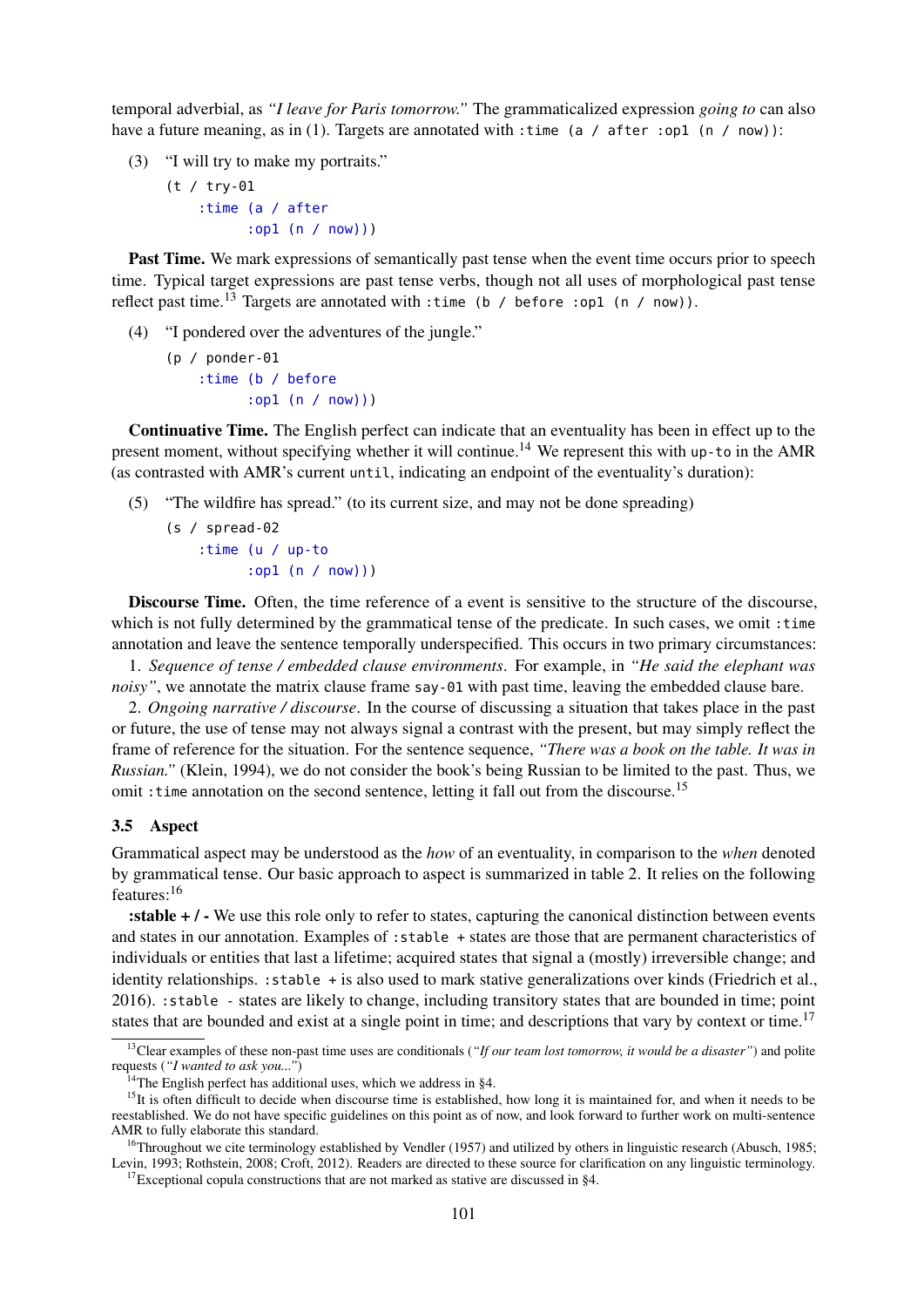|                  | APPLIES TO ANY AND ALL STATIVE EVENTUALITIES.                                             |
|------------------|-------------------------------------------------------------------------------------------|
|                  | : stable $+$ $\rightarrow$ inherent/permanent states                                      |
| : $stable$ +/-   | Stella is French.                                                                         |
|                  | : stable $\rightarrow$ temporary/transitory/non-inherent states                           |
|                  | Stella is (currently) in France.                                                          |
|                  | APPLIES TO EPISODIC EVENTS (BOTH TELIC AND ATELIC).                                       |
|                  | : ongoing $+$ $\rightarrow$ unbounded event / event in progress viewed from interior      |
|                  | I am looking for a sheep.                                                                 |
| :ongoing $+/-/?$ | : ongoing $\rightarrow \rightarrow$ bounded event / event viewed as a whole from exterior |
|                  | I walked all over the city yesterday.                                                     |
|                  | : ongoing ? $\rightarrow$ event that has been in progress and may yet continue            |
|                  | I have been walking all over the city today.                                              |
|                  | APPLIES ONLY TO REALIZED, TELIC EVENTS IN COMBINATION WITH                                |
|                  | : $ongoing +/-$ .                                                                         |
|                  | : complete $\rightarrow$ realized, telic event that is ongoing/in process, or has ended   |
| : complete $+/-$ | and not reached completion                                                                |
|                  | Lucas <b>mowed</b> the lawn for an hour (but did not finish).                             |
|                  | : complete $+ \rightarrow$ realized, telic event that has ended and reached completion    |
|                  | Lucas <b>read</b> the entire book.                                                        |
|                  | APPLIES TO REGULARLY RECURRENT EVENTUALITIES; CANNOT BE USED                              |
| $:$ habitual +   | WITH: stable +, : ongoing, OR : complete.                                                 |
|                  | Boa constrictors <b>swallow</b> their prey whole.                                         |

Table 2: Basic annotation for aspectual types. As shown in table 1, the : stable +/- annotation applies to states; : ongoing +/-/? and :complete +/- apply to dynamic episodic events; and :habitual + applies to non-episodic eventualities.

As states often possess lasting duration, their temporal nature may be unclear. Below, we annotate :time (above) only if there is a clear semantic time for the state; otherwise, we leave time underspecified.

- (6) "It was a picture of a boa constrictor."<sup>18</sup>
	- (p / picture :stable + :domain (i / it))
- (7) "He was in Turkish costume."

:ARG2 (c / costume-01 :stable - :ARG1 (h / he) :time (b / before :op1 (n / now)))

So-called "inactive actions," also known as "progressive states", may be analyzed as either : stable +/-. This depends on the nature of the individuals or entities involved in the sentence and the nature of the verb. An example of such a contrast is as follows: *"The Sandia mountains lie to the east of Albuquerque"* :stable + versus *"The box is lying/lies on the bed"* :stable - (Croft, 2012).

:ongoing + / - / ? This role indicates the interior or exterior perspective on the event signaled by the grammatical tense. :ongoing +, corresponding to the canonical use of the progressive BE + V-ing with dynamic episodic events,<sup>19</sup> signals that the perspective is from the interior of the event, when it is in progress (Comrie, 1976; Portner, 1998).<sup>20</sup> : ongoing  $+$  can combine with past, present, or future time to mark the progression of both atelic activities with intransitive predicates (*"He was/is/will be eating"*) and telic activities with transitive predicates (*"He was/is/will be eating a sandwich"*).<sup>21</sup>

(8) "He was looking for a sheep."

<sup>&</sup>lt;sup>18</sup>: time is absent from this annotation, as it reflects discourse time; see above.

<sup>19</sup>Other uses of the progressive that are *not* :ongoing + include *"The box is lying on the bed"* (:stable -; see above) and the present progressive signaling future time, e.g. *"I am leaving for Paris tomorrow"* (aspectually annotated as :ongoing -).

 $^{20}$ This is similar to the imperfective aspect, though imperfective aspect may be understood to include progressives, iteratives, and habituals (Dowty, 1986; Comrie, 1985). We have a special category for the latter; see :habitual +. Iteratives are simplified here as atelic events and may be annotated as :ongoing +. (*"The light flickers occasionally"*) and :ongoing - (*"The light flickered all day"*).

<sup>&</sup>lt;sup>21</sup>Undirected activities used to describe present disposition (*"He's being a jerk again"*) as well as construals of transitory states (*"Mary's sitting on the sofa"*) are understood here to be stative (Croft, 2012), and are marked accordingly as :stable -.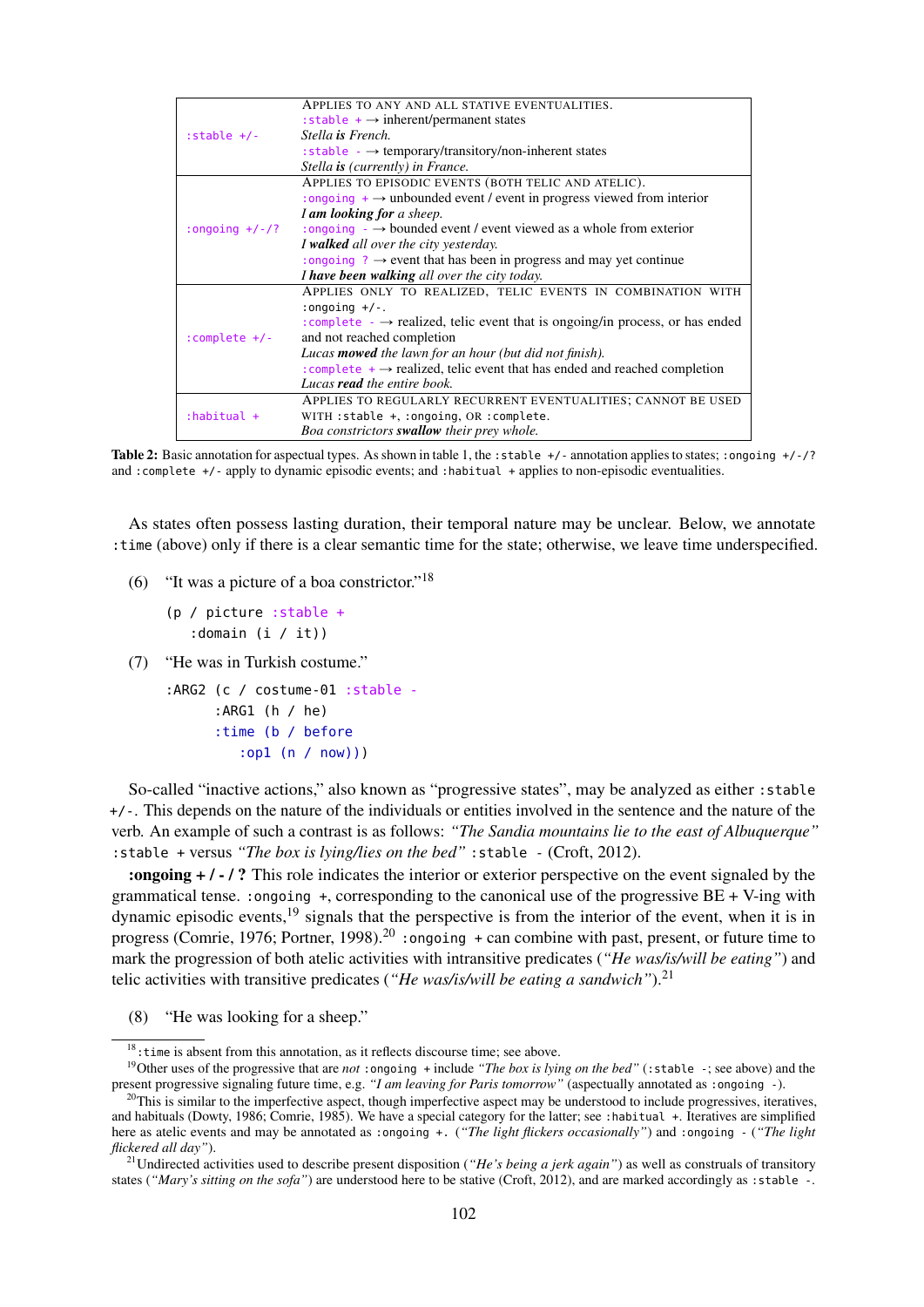(l2 / look-01 :ongoing + :time (b / before :op1 (n / now)))

:ongoing ? is used with an episodic event that may continue or not, as in (5); this is signaled in certain constructions using the English perfect  $(\frac{6}{4})$ . All other episodic events are :ongoing -.

:complete + / - We use this role only with episodic, realized, telic events, i.e. directed events that include a measurable change in the status of one of the verb's arguments and that have or are taking place.<sup>22</sup> As such, the annotation : ongoing  $+/$ -/? is a prerequisite for adding : complete  $+/-$ . complete + events are commonly associated with English simple past tense constructions for events that have a result state different from the initial state (i.e. prototypical accomplishments and achievements; semelfactives and activities lack marking of :complete +/-). Again, as AMR considers tense and aspect at the sentence level, typical activity verbs (such as *jump*, (9)) may be construed as telic depending on their use in the sentence as a whole.

(9) "I jumped to my feet, completely thunderstruck."

```
(j / jump-03 :ongoing - :complete +
    :destination (f / foot)
    :time (b / before
          :op1 (n / now)))
```
Likewise, transitive constructions that typically receive telic interpretations due to the nature of their arguments (*"I read a book last night"*) may be construed as atelic (*"I read poems last night"*). Though rare in corpora, an example of :ongoing - :complete - is a sentence of finite temporal duration with a telic verb that has not reached completion: *"I ate lunch for an hour."* Alternatively, a telic event that is in progress is :ongoing + :complete -: *"I am eating a sandwich right now."*

:habitual + Most basically, :habitual + indicates aggregation of occurrences of events or :stable states, implying they are recurrent.<sup>23</sup>: habitual + is used for clauses that contain a lexically dynamic verb and that denote a regular recurrence of an event, whether generic (*"Bears usually eat blueberries"*) or specific (*"I used to make pie daily in summer"*) (Mathew and Katz, 2009). This contrasts with episodic events, which refer to specific finite, irregular events (*"Mary ate oatmeal for breakfast yesterday")*. :habitual + also applies to recurring :stable - states (*"Mary is always in her seat when the bell rings"*). This contrasts with : stable +, which applies to inherent characteristics of kinds or individuals (Friedrich et al., 2016).

# 4 Challenging Phenomena

Many phenomena related to tense and aspect are noteworthy for their complexity and debated in the literature cited in §2; these phenomena are additionally challenging for annotation frameworks that attempt to distill such phenomena into clean categories and relations (§2.2).

The phenomena discussed here are presented as a result of the challenges our own annotators encountered during initial pilot tasks. In the process of developing the current annotation scheme, we conducted two pilot annotation studies (each using slightly modified annotation roles and guidelines) to validate and update our approach. Two expert annotators individually annotated a total of 200 existing AMRs for *The Little Prince* (the only text written for a non-specialist audience for which AMRs are publicly available), calculated inter-annotator agreement<sup>24</sup> at the overall level and for individual AMRs, and then discussed areas of agreement and disagreement. To address disagreements, we have developed a thorough set of

<sup>&</sup>lt;sup>22</sup>The criteria of 'realized' alludes to a distinction we explain further in §4 for modality. We recognize that this currently does not allow us to specify the telicity of non-realized events, an issue we will address as we further develop the annotation scheme. Telic events may be formally understood as accomplishments or achievements (Vendler, 1957).

<sup>&</sup>lt;sup>23</sup>The current annotation scheme is unable to capture event quantification intermediary between :habitual + and :ongoing -, such as *"I ate a an apple every hour for the whole day"*. We leave this work to future developments of the scheme. The reader is directed to more recent work on such matters for reference (Bunt and Pustejovsky, 2010).

 $24$ We do not present these numbers as the scheme has since evolved on the basis of the disagreements.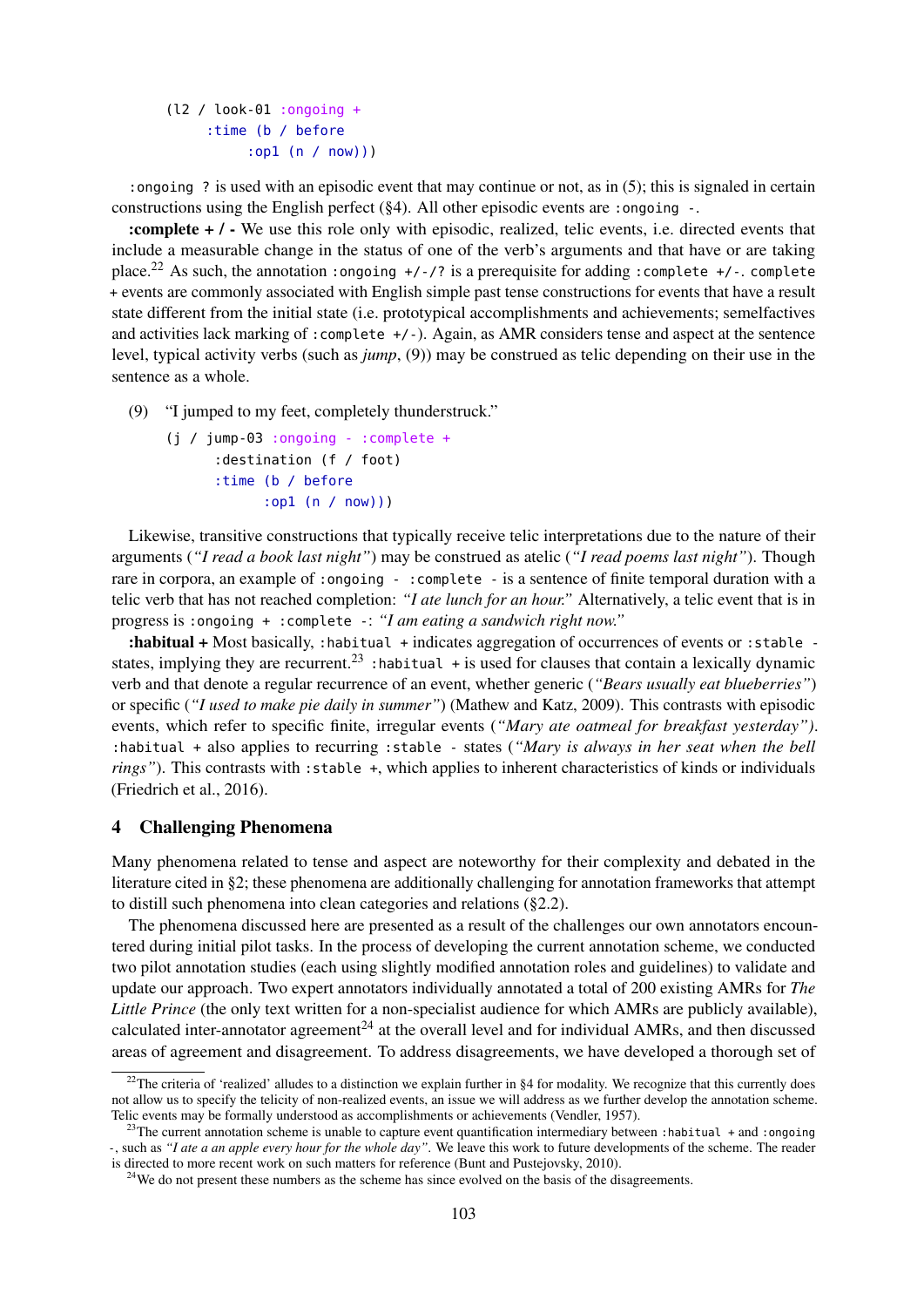annotation guidelines with which to provide annotators. Currently, a larger-scale pilot study is under way with non-expert annotators that will allow us to further evaluate these guidelines and the labels presented here. Some key challenging phenomena are enumerated below.

# 4.1 The perfect

The semantics of the English (and cross-linguistic) perfect is far from straightforward (Anderson, 1982; Portner, 1998; Croft, 2012). We recognize three semantic categories of the perfect:

(i) CONTINUATIVE casts an eventuality as having lasted up to the present moment, without specifying whether it will continue. In the present perfect, these receive time annotation of :time (u / up-to :op1 (n / now)). In the past and future perfects, the time is specified as before or after now, and if there is an appropriate temporal reference point in the AMR due to an adverbial, time up-to that point is also specified. Aspectual annotation depends on the nature of the eventuality: *"The wildfire has spread"* as in (5) is :ongoing ?; *"Mary has lived in London for five years"* is :stable +; and *"I have been visiting the hospital daily"* is :habitual +.

(ii) EXISTENTIAL, emphasizing that something has happened ever, at least once in the past: *"The Orioles have won three World Series championships"*. Modifying our treatment of past time, we annotate this with :time (b / before :mod (e / ever) :op1 (n / now)). Aspect is annotated as usual.

(iii) RECENT, emphasizing that something has recently happened: *"The Orioles have won!"*, *"I've decided to stay home tonight."* Modifying our treatment of past time, we annotate this with :time (b / before :mod (j / just) :op1 (n / now)). Aspect is annotated as usual.

# 4.2 Quotations

Currently, we annotate tense/aspect in quotations as if they were independent sentences. A deeper representation would relate the time of the quoted content to the time of the containing sentence, which is better left to discourse-level tense and aspect annotation. We also annotate the speech act predicate in the AMR that corresponds to quotation marks, even in the absence of an explicit speech verb.

### 4.3 Copula Constructions

Copula constructions are annotated following the guidelines for :stable +/- unless exceptional as described here. Presentational copulas (*"Here is the book you loaned me."*) are only annotated for semantically salient :time. Existential copulas (*"There is a hat on the table."*) are marked for semantically salient :time and as :stable -. Categorical copulas (*"This is a hat."*) are annotated as :stable +; :time is only added if semantically salient. Finally, certain uses of the copula, such as in identificational constructions (*"It is/was John who ate the cake."*), function semantically like auxiliaries to an embedded clause and are left bare in the current annotation scheme.

# 4.4 Inceptive States

Stative verbs may be coerced to have achievement readings, such as *"He suddenly knew the answer"* or *"The students got bored in class yesterday."* In such construals, the verb marks the initial boundary of a state and may be understood as *start/begin to* VERB or *become* VERB (Breu, 1994; Croft, 2012). We mark such inceptive states as :ongoing - (:complete +, if realized), although the frames that indicate the completion of inception vary depending on the construction: know-01 itself would be marked as :ongoing - :complete + in the first example, while get-03 would be marked as a special *become* sense of the verb in the second example. $25$ 

# 4.5 Negation

AMR currently marks negation cues as : polarity -, without detailing scope, focus, or negated events. No explicit differentiation is made between syntactic, lexical, and morphological negation. We adapt our current annotation scheme to this practice and annotate sentence-level temporal and aspectual information as if :polarity - were not present. For example: *"I never learned to draw anything"* is annotated

<sup>&</sup>lt;sup>25</sup>Cross-linguistic work may elucidate how best to annotate these construals in future work. For example, the inchoative (Finnish, Lithuanian) explicitly marks these and the perfective aspect in Romance changes stative verbs to achievement verbs.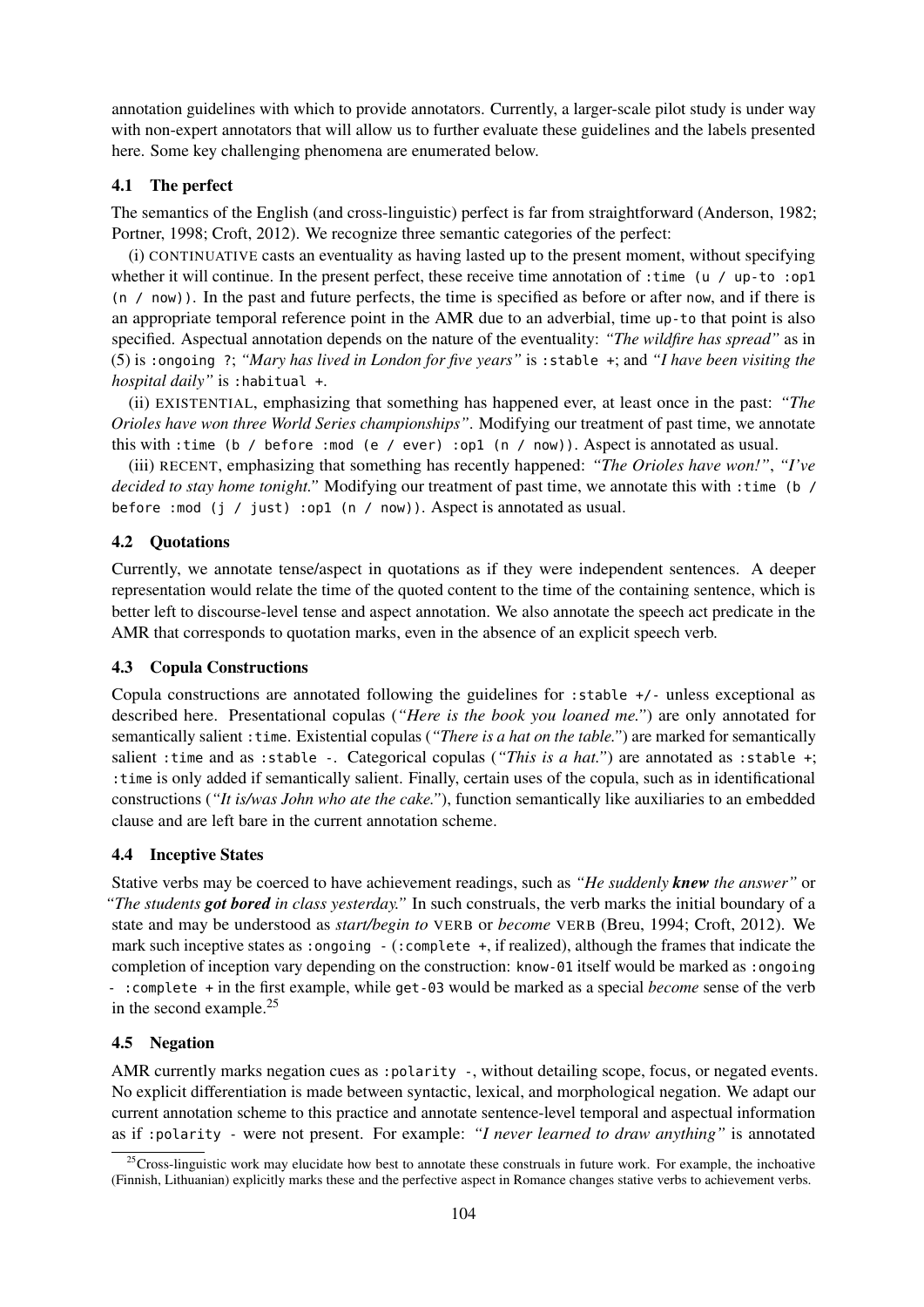as :polarity - :ongoing - :complete + :time (b / before :op1 (n / now)). Though this will sometimes result in fully labeling unrealized events (contrary to §3.5), AMR's treatment of negation does not differentiate realized events (*"The patient did not test positive"*) from unrealized events (*"The patient was not tested"*).

#### 4.6 Conditionals and modals

Though space does not permit us to outline the entirety of issues raised by modality and conditionals, it is worth making several observations.

(i) AMR does not canonicalize modal meanings expressed verbally. Thus *"You need to leave"*, *"You are required to leave"*, and *"You must leave"* are essentially paraphrases, but the modality is semantically represented as need-01, require-01, and obligate-01 (the canonical frame for modal auxiliaries of requirement). Though we hope to address this discrepancy in a future proposal, for now we annotate as follows: Canonical modal frames in AMR (obligate-01, possible-01, permit-01, etc.) do not receive annotation; rather, their embedded verbs receive annotation for both tense and aspect following above guidelines. Auxiliaries that are represented lexically in the AMR (such as need-01 and require-01) are annotated for tense and aspect themselves; their embedded verbs receive no annotation.

(ii) AMR does not in general mark a distinction between realis (realized) and irrealis (future, hypothetical, desired, etc.) eventualities, apart from certain expressions of negation (see above). For example, *"I tried to eat"* and *"I managed to eat"* differ only in the predicate frame for the matrix verb (try-01 vs. manage-02); the PropBank frame lexicon does not mark that the ARG1 of manage-02 is realis while the ARG1 of try-01 is irrealis.<sup>26</sup> We do not attempt to fully distinguish realis and irrealis eventualities in assigning tense and aspect to modal/conditional eventualities. However, we allude to future work in this area by only marking :complete +/- on realized events. This decision is driven by the idea that a goal-oriented event cannot be assessed for culmination or completion if it has not occurred.

(iii) Modal auxiliaries and conditionals can be used generically (*"I can eat an entire pizza by myself"*; *"If I am really hungry, I get angry"*) and non-generically (*"I couldn't sleep last night"*; *"If you don't eat that slice, I will"*). While conditional relations in AMR are typically expressed with : condition, this can be reified to have-condition-91 for adding :habitual + when the conditional as a whole is generic.

(iv) Deontic and related modalities (Palmer, 2001) refer to future but uncertain events. Thus the eventuality in question should be annotated with future time.

#### 5 Conclusions and Future Work

This paper has proposed a framework for enhancing the Abstract Meaning Representation to encode the semantics of tense and aspect in English. As with most complex annotation tasks, many cases are nontrivial to categorize for tense and aspect. Striking a balance between specifying tense and aspect information in detail, while keeping the annotation task realistic and scalable, presents a challenge.

The current framework is coarse-grained and leaves room for further consideration of extensions such as more precise temporal relations between events, and the annotation of tense/aspect phenomena at the discourse level. We plan to examine additional genres, expecting differences in the distribution of temporal and aspectual categories—e.g., we speculate that present time, future time, and progressive aspect will be more common in speech than writing. Finally, since AMR has been adapted to other languages (Xue et al., 2014; Li et al., 2016; Migueles-Abraira et al., 2018), it is worth more fully examining how the expression of tense and aspect in other languages reflects deeper cross-linguistic semantics that AMR could capture.

### Acknowledgements

We are grateful to Tim O'Gorman, Lori Levin, James Pustejovsky, Paul Portner, Nancy Chang, and members of the NERT research group at Georgetown for helpful discussions, and to anonymous reviewers for their feedback. Regan and Croft are supported by funding from the Defense Threat Reduction Agency under grant number HDTRA1-15-1-0063. Donatelli's research was partially sponsored by the

 $26$ Though neither embedded verb would receive a label following the current scheme, we provide the example as fodder for future work.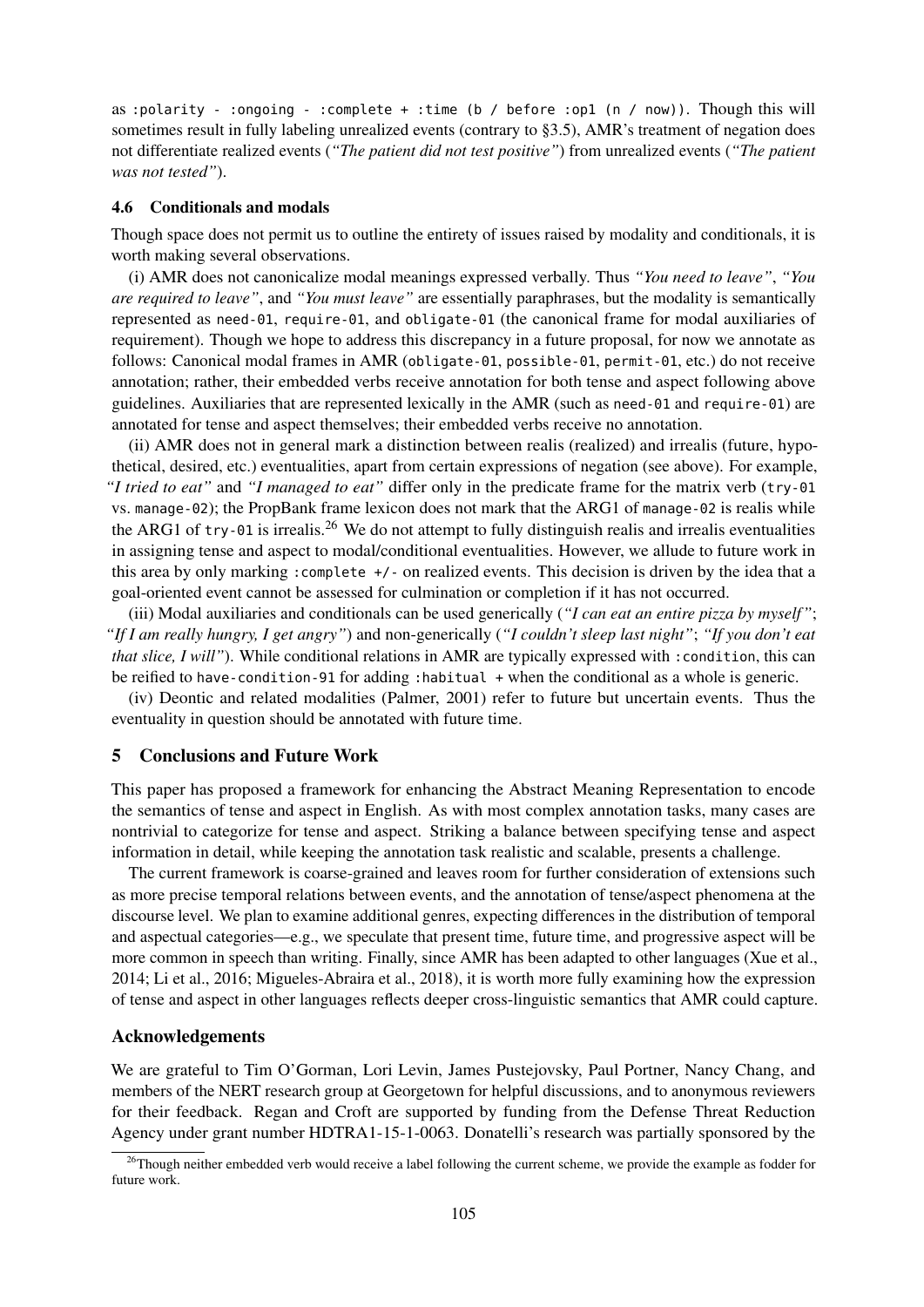Army Research Laboratory and was accomplished under Cooperative Agreement Number W911NF-18- 2-0066. The views and conclusions contained in this document are those of the authors and should not be interpreted as representing the official policies, either expressed or implied, of the Army Research Laboratory or the U.S. Government. The U.S. Government is authorized to reproduce and distribute reprints for Government purposes notwithstanding and copyright notation herein.

#### References

Dorit Abusch. 1985. *On verbs and time*. Doctoral dissertation. University of Massachusetts, Amherst.

- James F. Allen, Mary Swift, and Will de Beaumont. 2008. Deep semantic analysis of text. In *Proc. of the 2008 Conference on Semantics in Text Processing*, STEP '08, pages 343–354, Stroudsburg, PA, USA.
- James F. Allen. 1984. Towards a general theory of action and time. *Artificial Intelligence*, 23:123–54.
- Lloyd B. Anderson. 1982. The 'perfect' as a universal and as a language-specific category. In Paul J. Hopper, editor, *Tense-aspect: Between semantics and pragmatics*, pages 227–264. John Benjamins, Amsterdam.
- Emmon Bach. 1986. The algebra of events. *Linguistics and philosophy*, 9(1):5–16.
- Laura Banarescu, Claire Bonial, Shu Cai, Madalina Georgescu, Kira Griffitt, Ulf Hermjakob, Kevin Knight, Philipp Koehn, Martha Palmer, and Nathan Schneider. 2013. Abstract Meaning Representation for sembanking. In *Proc. of the 7th Linguistic Annotation Workshop and Interoperability with Discourse*, pages 178–186, Sofia, Bulgaria, August.
- Walter Breu. 1994. Interactions between lexical, temporal and aspectual meanings. *Studies in Language. International Journal sponsored by the Foundation "Foundations of Language"*, 18(1):23–44.
- Harry Bunt and James Pustejovsky. 2010. Annotating temporal and event quantification. In *Proc. of 5th ISA Workshop*.
- Nancy Chang, Daniel Gildea, and Srini Narayanan. 1998. A dynamic model of aspectual composition. In Morton Ann Gernsbacher and Sharon J. Derry, editors, *Proc. of CogSci*, pages 226–231, Madison, WI, USA, August.
- Nancy Chang. 1997. A motor-and image-schematic analysis of aspectual composition. Technical Report TR-97- 034, International Computer Science Institute, Berkeley, CA, September.
- Bernard Comrie. 1976. *Aspect*. Cambridge University Press, Cambridge MA.
- Bernard Comrie. 1985. *Tense*. Cambridge University Press, Cambridge MA.
- William Croft. 2012. *Verbs: Aspect and Causal Structure*. Oxford University Press, Oxford, UK, March.
- David R. Dowty. 1986. The effects of aspectual class on the temporal structure of discourse: semantics or pragmatics? *Linguistics and Philosophy*, 9(1):37–61.
- Annemarie Friedrich and Alexis Palmer. 2014. Automatic prediction of aspectual class of verbs in context. In *Proc. of ACL*, Baltimore, USA.
- Annemarie Friedrich, Alexis Palmer, and Manfred Pinkal. 2016. Situation entity types: Automatic classification of clause-level aspect. In *Proc. of ACL*, pages 1757–1768, Berlin, Germany, August.
- Erhard Hinrichs. 1986. Temporal anaphora in discourses of English. *Linguistics and philosophy*, 9(1):63–82.
- Wolfgang Klein. 1994. *Time in language*. Routledge, London.
- Ronald W. Langacker. 1982. Remarks on English aspect. In Paul J. Hopper, editor, *Tense-aspect: Between semantics and pragmatics*, pages 265–304. John Benjamins, Amsterdam.
- Ronald W Langacker. 1987. *Foundations of cognitive grammar: Theoretical prerequisites*, volume 1. Stanford University Press.
- Beth Levin. 1993. *English verb classes and alternations: A preliminary investigation*. University of Chicago Press.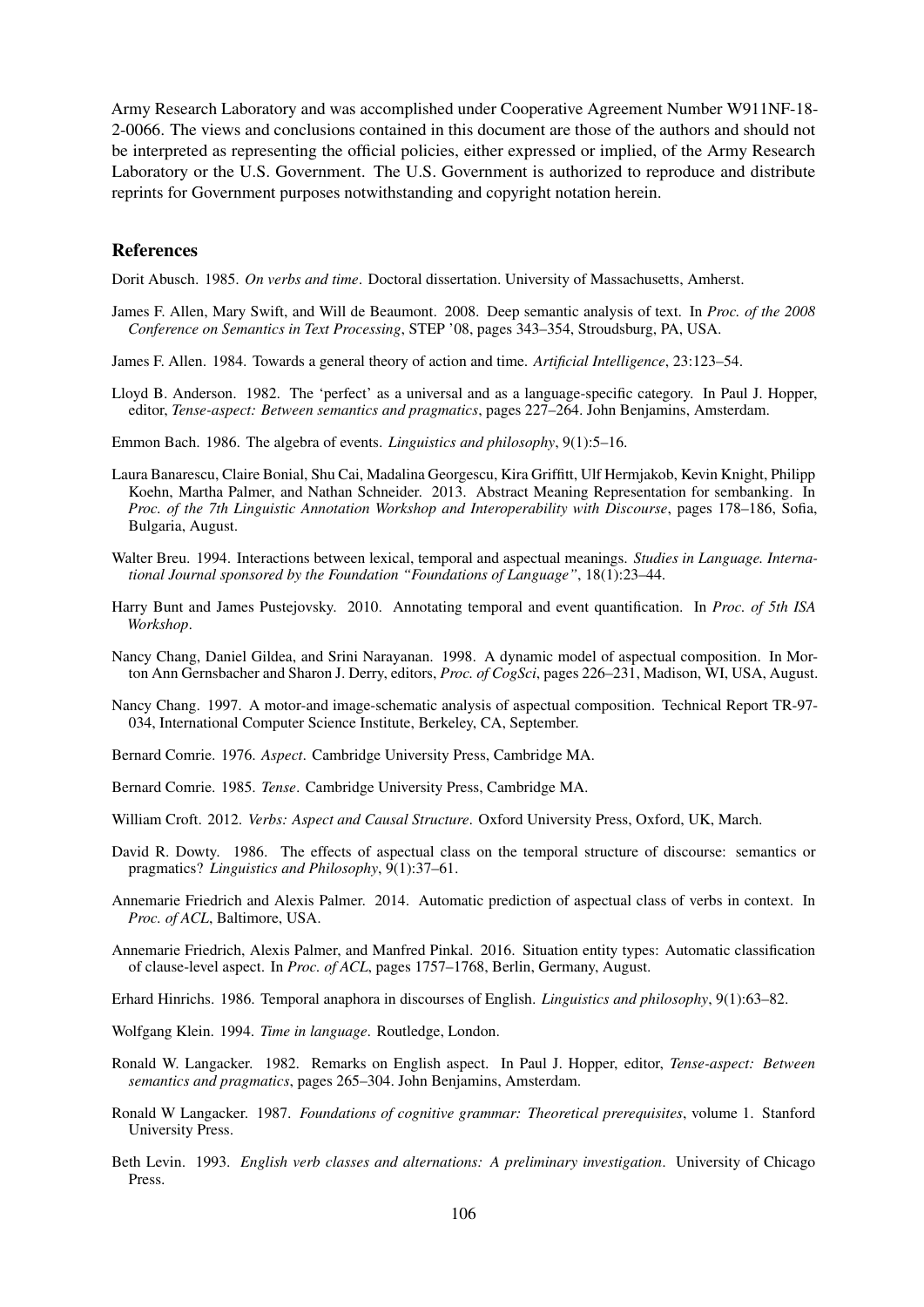- Bin Li, Yuan Wen, Lijun Bu, Weiguang Qu, and Nianwen Xue. 2016. Annotating The Little Prince with Chinese AMRs. In *Proc. of LAW X – the 10th Linguistic Annotation Workshop*, pages 7–15, Berlin, Germany, August.
- Thomas A. Mathew and E. Graham Katz. 2009. Supervised categorization for habitual versus episodic sentences. In *Sixth Midwest Computational Linguistics Colloquium*, Bloomington, Indiana.
- Christian Matthiessen and John A. Bateman. 1991. Text generation and systemic-functional linguistics: Experiences from english and japanese.
- Noelia Migueles-Abraira, Rodrigo Agerri, and Arantza Diaz de Ilarraza. 2018. Annotating Abstract Meaning Representations for Spanish. In Nicoletta Calzolari, Khalid Choukri, Christopher Cieri, Thierry Declerck, Sara Goggi, Koiti Hasida, Hitoshi Isahara, Bente Maegaard, Joseph Mariani, Hélène Mazo, Asuncion Moreno, Jan Odijk, Stelios Piperidis, and Takenobu Tokunaga, editors, *Proc. of LREC*, pages 3074–3078, Miyazaki, Japan, May.
- Marc Moens and Mark Steedman. 1988. Temporal ontology and temporal reference. *Computational Linguistics*, 14(2):15–28.
- Nasrin Mostafazadeh, Alyson Grealish, Nathanael Chambers, James Allen, and Lucy Vanderwende. 2016. CaTeRS: Causal and temporal relation scheme for semantic annotation of event structures. In *Proc. of the Fourth Workshop on Events*, pages 51–61, San Diego, California, June. Association for Computational Linguistics.
- Tim O'Gorman, Kristin Wright-Bettner, and Martha Palmer. 2016. Richer Event Description: Integrating event coreference with temporal, causal and bridging annotation. In *Proc. of the 2nd Workshop on Computing News Storylines*, pages 47–56, Austin, Texas, USA, November.
- Tim O'Gorman, Michael Regan, Kira Griffitt, Ulf Hermjakob, Kevin Knight, and Martha Palmer. 2018. AMR beyond the sentence: the Multi-sentence AMR corpus. In *Proc. of COLING*, Santa Fe, New Mexico, USA, August.
- Martha Palmer, Daniel Gildea, and Paul Kingsbury. 2005. The Proposition Bank: An annotated corpus of semantic roles. *Computational Linguistics*, 31(1):71–106, March.
- Frank Robert Palmer. 2001. *Mood and modality*. Cambridge University Press.
- Barbara H Partee. 1999. Nominal and temporal semantic structure: Aspect and quantification. *Prague Linguistic Circle Papers: Travaux du cercle linguistique de Prague nouvelle série*, 3:91.
- Paul Portner. 1998. The progressive in modal semantics. *Language*, 74(4):760, December.
- James Pustejovsky, José M. Castaño, Robert Ingria, Roser Saurí, Robert J. Gaizauskas, Andrea Setzer, Graham Katz, and Dragomir R. Radev. 2003. TimeML: Robust specification of event and temporal expressions in text. In *IWCS-5, Fifth International Workshop on Computational Semantics*, Tilburg, Netherlands, January.
- James Pustejovsky, Harry Bunt, and Annie Zaenen. 2017. Designing annotation schemes: From theory to model. In *Handbook of Linguistic Annotation*, pages 21–72. Springer.
- James Pustejovsky. 2017. ISO-Space: Annotating static and dynamic spatial information. In *Handbook of Linguistic Annotation*, pages 989–1024. Springer.
- Roi Reichart and Ari Rappoport. 2010. Tense sense disambiguation: A new syntactic polysemy task. In *Proc. of the 2010 Conference on Empirical Methods in Natural Language Processing*, pages 325–334, Cambridge, MA, October.
- Hans Reichenbach. 1947. *Elements of symbolic logic*. The Free Press, New York.
- Susan Rothstein. 2008. Telicity, atomicity and the Vendler classification of verbs. *Theoretical and Crosslinguistic Approaches to Aspect*, pages 43–77.
- Carlota S. Smith. 2008. Time with and without tense. In *Time and Modality*, Studies in Natural Language and Linguistic Theory, pages 227–249. Springer, Dordrecht.
- Zeno Vendler. 1957. Verbs and times. *The Philosophical Review*, 66:143–60.
- Nianwen Xue, Ondřej Bojar, Jan Hajič, Martha Palmer, Zdeňka Urešová, and Xiuhong Zhang. 2014. Not an interlingua, but close: comparison of English AMRs to Chinese and Czech. In Nicoletta Calzolari, Khalid Choukri, Thierry Declerck, Hrafn Loftsson, Bente Maegaard, Joseph Mariani, Asuncion Moreno, Jan Odijk, and Stelios Piperidis, editors, *Proc. of LREC*, pages 1765–1772, Reykjavík, Iceland, May.